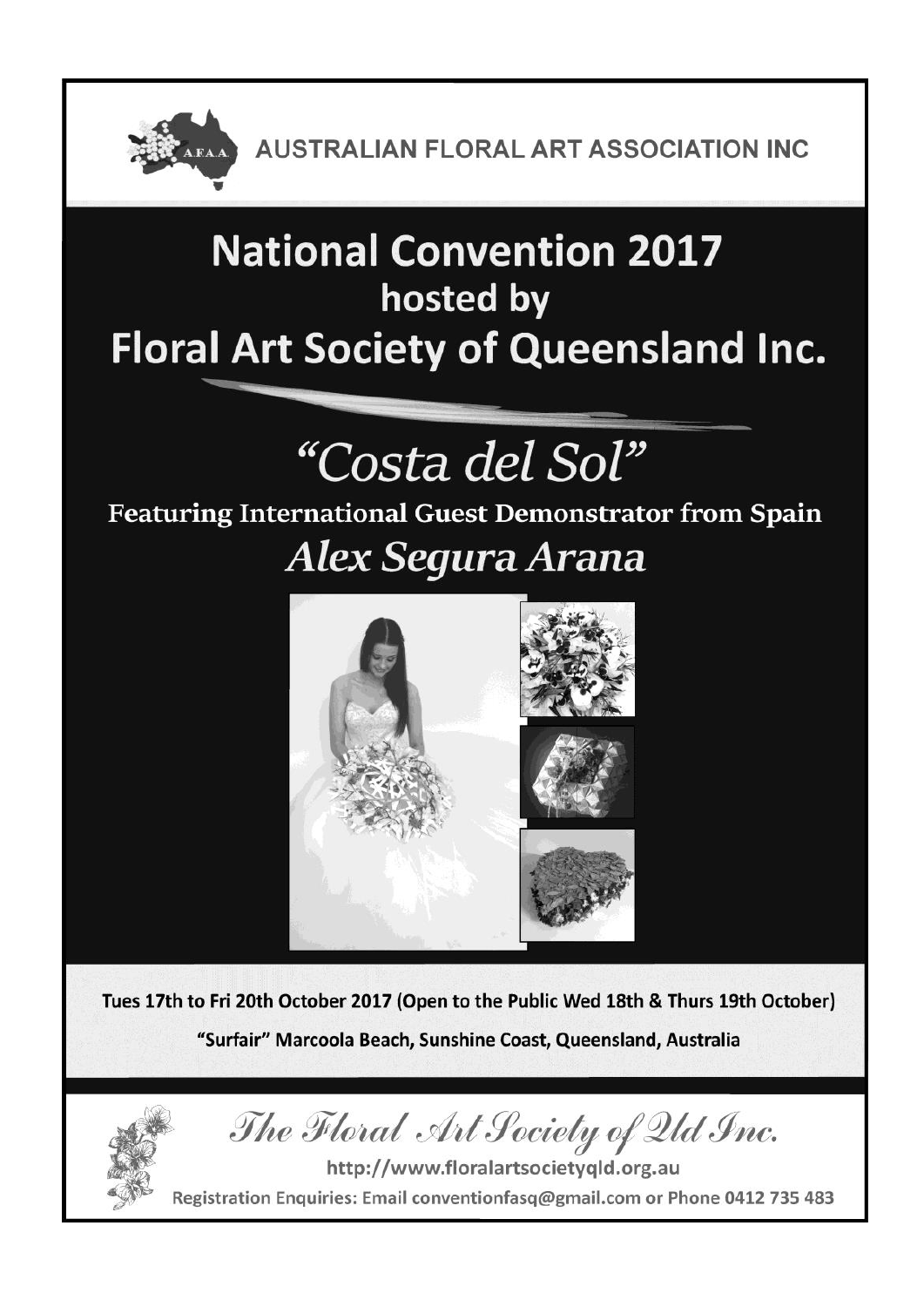### **INVITATION**

### **Australian Floral Art Association National Convention 2017 Hosted by The Floral Art Society of Queensland Inc.**

I would like to take this opportunity to welcome all members of the floral arranging and design community to this annual Convention, "Costa del Sol". The name is Spanish for Sunshine Coast. The Surfair Convention Centre is a great location, right on the beach front at Marcoola Beach, part of the Ramada Hotel. It is very close to the Sunshine Coast Airport with regular flights from around Australia and New Zealand.

World renowned International Floral Designer, Alex Segura Arana from Barcelona Spain, will be our special guest demonstrator and will be conducting four workshops over the four days. We are looking forward to being both entertained and educated by him.

Don't miss this great opportunity to meet up with old acquaintances and make many new ones. See you all at Marcoola Beach Sunshine Coast Queensland, beautiful one day, perfect the next; make it a holiday to remember.

### *Heather Prior* **President, The Floral Art Society of Queensland Inc.**

### **Message from the AFAA President**

I would like to extend my best wishes to the committee members of The Floral Art Society of Queensland Inc., for a very special and successful National Convention 2017 - "Costa del Sol". I look forward to catching up and meeting with many floral friends from around Australia, during the days of the **Convention** 

With Best Wishes,

*Madhu Shah* **President, Australian Floral Art Association**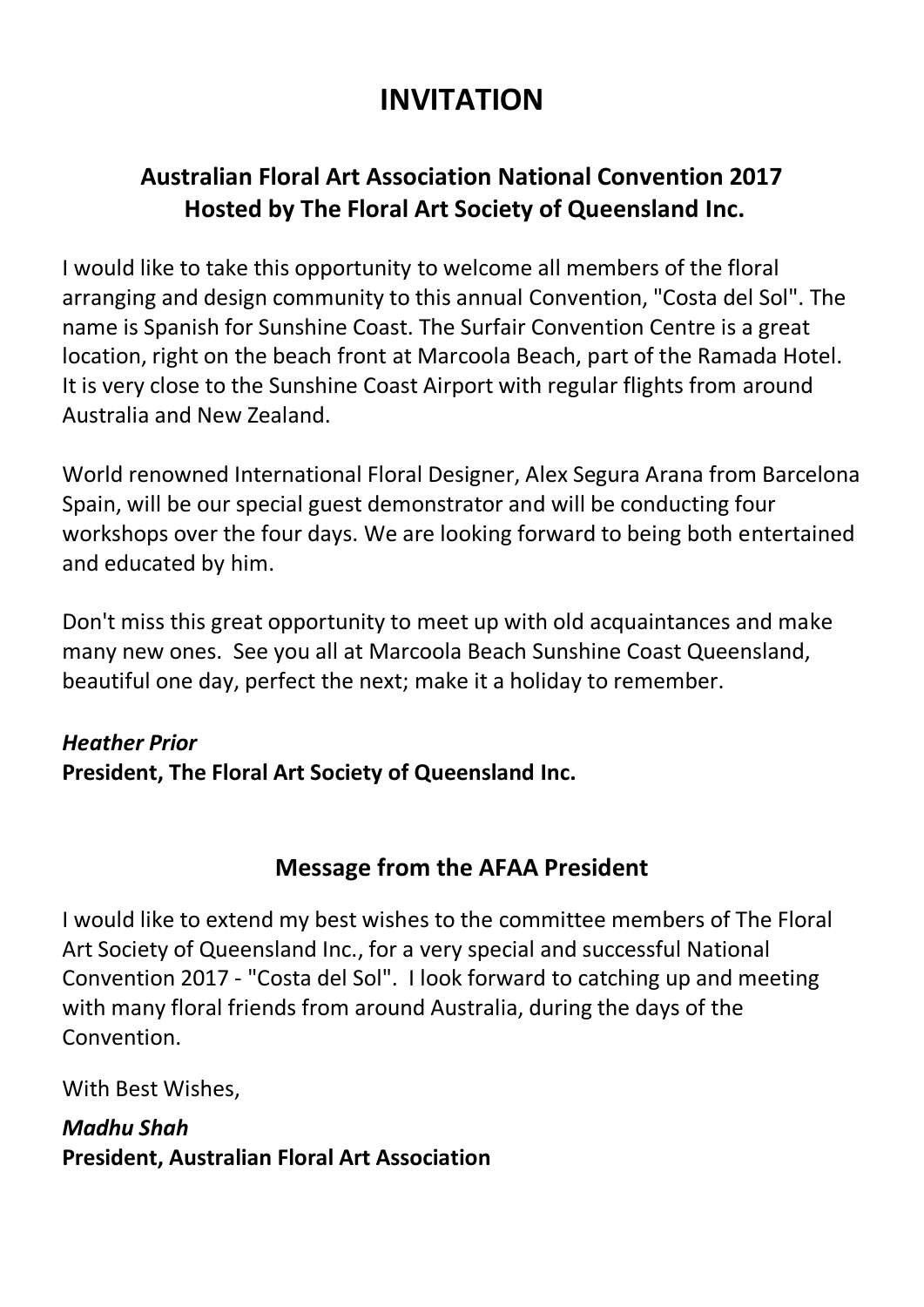### **COMPETITION SCHEDULE**

### *Costa del Sol*  **Sunshine Coast - 50 Years and Still Shining 17th - 20th October, 2017**

#### **Class 1. CHAMPIONSHIP "Costa del Sol"**

- Own choice of design to interpret the above theme
- Exhibit is to be staged on a 107cm round baseboard (supplied)
- Colour of baseboard is "Solid Stone" (British Paints) this colour cannot be altered
- To be viewed and judged all round
- Allotted space is round baseboard 107cm diameter x height unlimited
- Only one entry per person
- Championship exhibits may be staged between 5.00pm and 7.00pm Monday 16th October & 8.00am and 4.00pm Tuesday 17th October
- Prizes 1st \$300 2nd \$200 3rd \$100

#### **Class 2. SUSPENDED DESIGN "Surfing on Air"**

- Exhibit is to be designed on a supplied rectangular frame 180cm height x 80cm width
- Colour of frame is a rustic copper
- Allotted space 180cm height x 80cm width x 60cm depth
- Frames will be staged side by side with no separation between frames
- To be viewed and judged frontally
- Exhibit to be staged between 8.00am and 4.00pm Tuesday 17th October.
- Prizes 1st \$100 2nd \$75 3rd \$50

### **Class 3. CONTEMPORARY DESIGN "Seashore Sculpture"**

- Exhibit is to be designed on a supplied, low rectangular aluminum open framed plinth with a metal diamond grille top (security screen)
- Plinth measurements 30cm height x 90cm length x 30cm width
- Allotted space 100cm length x 40cm wide, height unlimited
- Metal diamond grille top (security screen) aperture approx. 7cm x 7cm
- Exhibitor may work through the grille but no material may touch the floor
- To be viewed and judged from 3 sides, (30cm end will butt up against back wall)
- Exhibit to be staged between 8.00am and 4.00pm Tuesday 17th October
- Prizes 1st \$100 2nd \$75 3rd \$50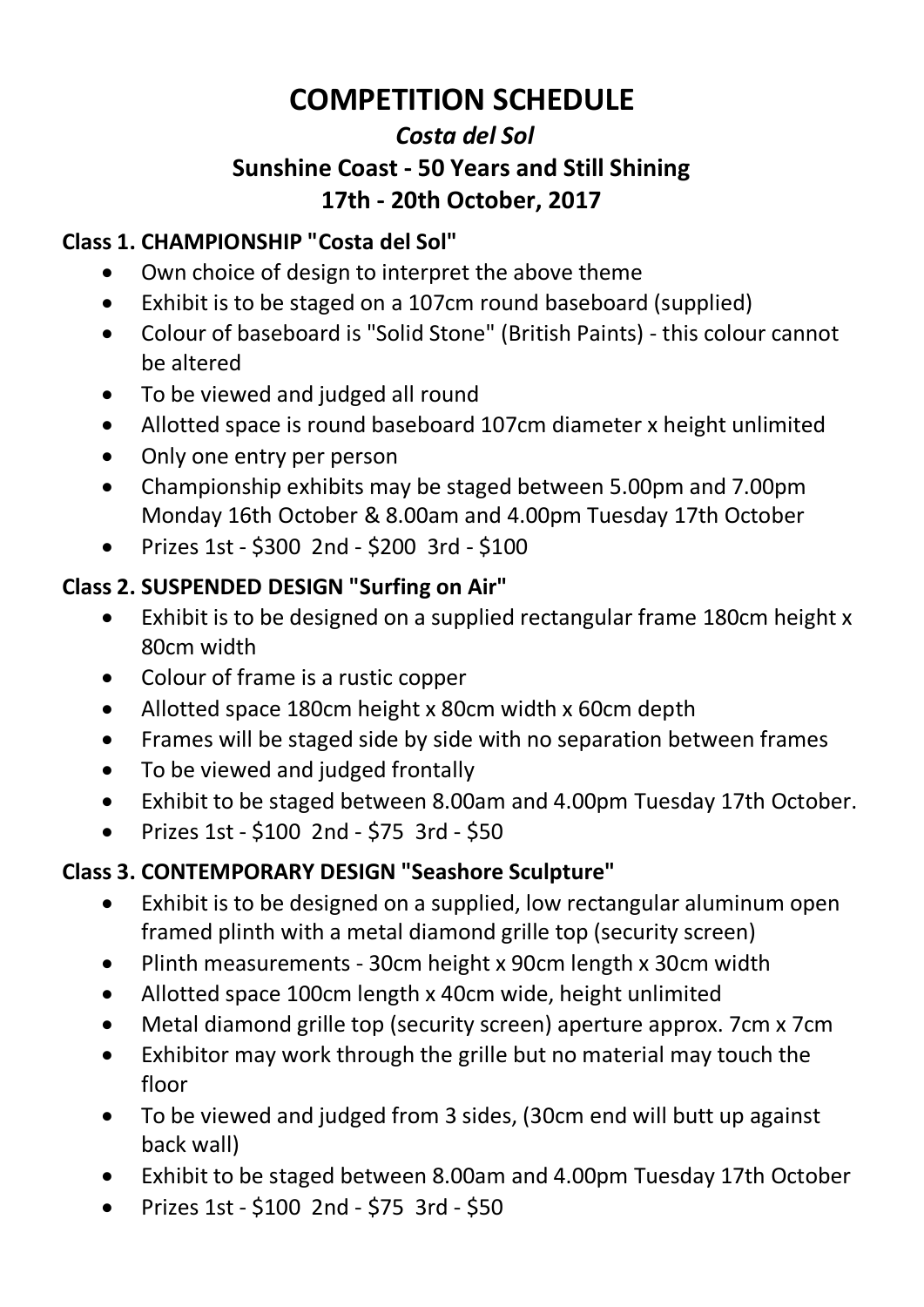#### **Class 4. NECKLACE "Neptune's Necklace"**

- Exhibit is to be staged on a supplied jewellers black bust staged on a black covered table
- Height of table 70cm
- Bust measurements 29cm high x 24cm wide x 10cm base
- Allotted space 40cm
- To be viewed and judged frontally
- Pre-constructed necklace is permissible
- Must be at least 25% horticultural materials
- Shells etc permitted
- Exhibit to be staged between 8.00am and 4.00pm Tuesday 17th October
- Prizes 1st \$100 2nd \$75 3rd \$50

### **Class 5. CONTEMPORARY DESIGN "Mountain Top Drops"**

- Exhibit is to be staged on a table covered with a black cloth
- Allotted space 80cm width x 75cm depth x height unlimited
- Height of table 70cm
- To be viewed and judged frontally
- Exhibit to be staged between 8.00am and 4.00pm Tuesday 17th October
- Prizes 1st \$100 2nd \$75 3rd \$50

### **Class 6. ABSTRACT "Olé"**

- Exhibit is to be staged on a black covered plinth 90cm height x 30cm width x 30cm depth
- Allotted space 60cm width x 50cm depth x height unlimited
- To be viewed and judged all round
- Exhibit to be staged between 8.00am and 4.00pm Tuesday 17th October
- Prizes 1st \$100 2nd \$75 3rd \$50

### **Class 7. INTEPRETIVE DESIGN "Still Shining"**

- Exhibit is to be staged on a table covered with a black cloth
- Allotted space 80cm width x 75cm depth x height unlimited
- Height of table 70cm
- To be viewed and judged frontally
- Exhibit to be staged between 8.00am and 4.00pm Tuesday 17th October
- Prizes 1st \$100 2nd \$75 3rd \$50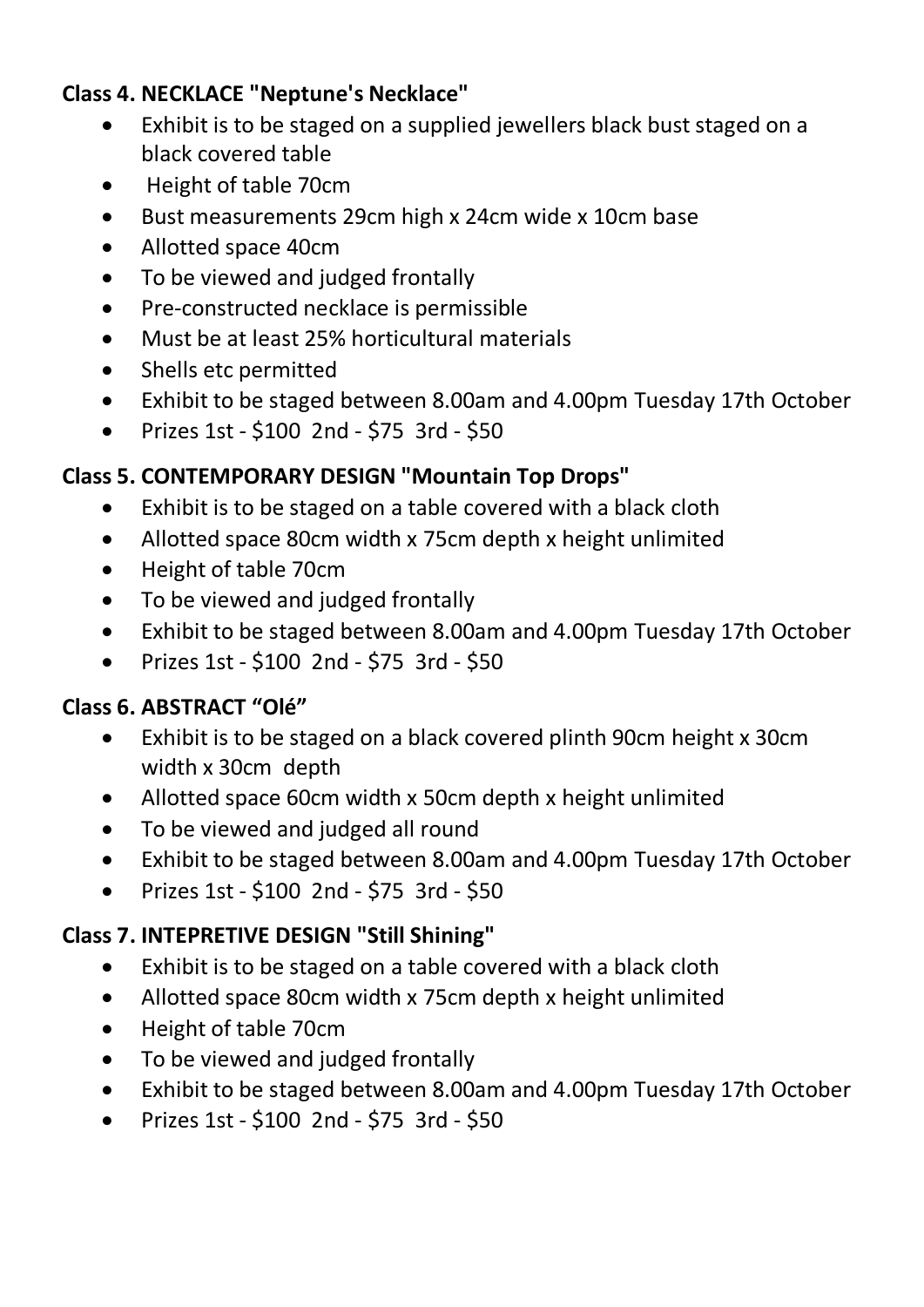#### **Class 8. INTEPRETIVE DESIGN "Glasshouse Reflections"**

- Exhibit is to be staged on a table covered with a black cloth
- Allotted space 80cm width x 75cm depth x height unlimited
- Height of table 70cm
- To be viewed and judged frontally
- Exhibit to be staged between 8.00am and 4.00pm Tuesday 17th October
- Prizes 1st \$100 2nd \$75 3rd \$50

### **Class 9. IMPOSÉ "Ginger and a Touch of Spice" \* - \$50 entrance fee**

- **\*** Touch of Spice- this is one own choice element, brought by the exhibitor, that can be added to their design
- Exhibit is to be staged on a table covered with a black cloth
- Allotted space 80cm width x 75cm depth x height unlimited
- Height of table 70cm
- To be viewed and judged frontally
- Imposé will commence at 2.00pm and finish at 4.00pm, Tuesday 17th October (2hrs)
- Exhibitors for Imposé are to bring cutters only, plus your \*Touch of Spice
- All other sundries and materials will be supplied
- A minimum of 80% of materials supplied must be used in the design
- Prizes 1st \$100 2nd \$75 3rd \$50

#### **Class 10. IMPOSÉ "Ebb & Flow" - \$50 entrance fee**

- Exhibit is to be staged on a table covered with a black cloth
- Allotted space 80cm width x 75cm depth x height unlimited
- Height of table 70cm
- To be viewed and judged frontally
- Imposé will commence at 2.00pm and finish at 4.00pm, Tuesday 17th October (2hrs)
- Exhibitors for Imposé are to bring cutters only
- All other sundries and materials will be supplied
- A minimum of 80% of materials supplied must be used in the design
- Prizes 1st \$100 2nd \$75 3rd \$50

### **NOTE: TO ALLOW MORE CREATIVITY 60% of exhibits may be pre-constructed unless otherwise stated. ALL PRE-CONSTRUCTED WORK MUST BE EXHIBITOR'S OWN WORK.**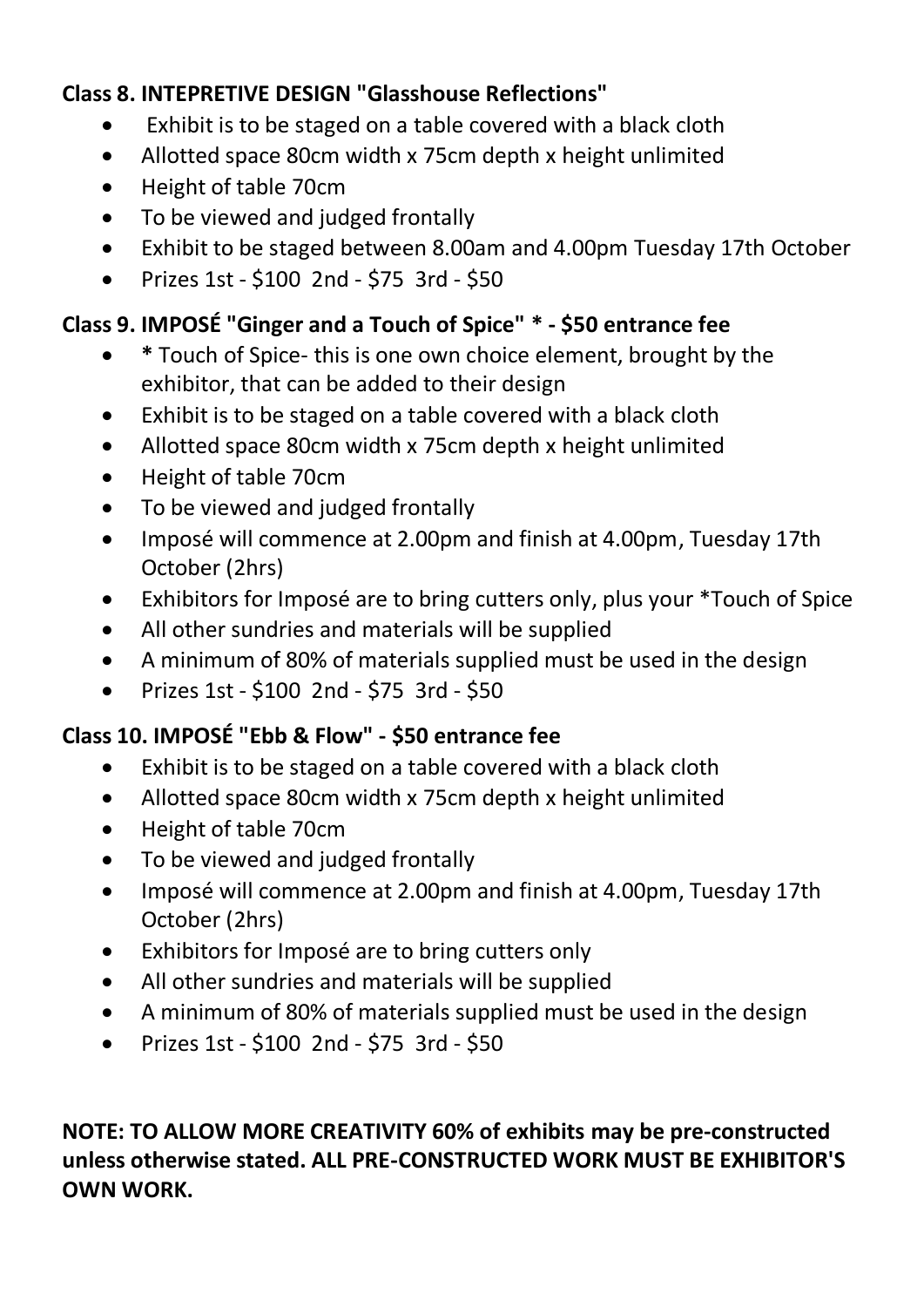### **SPECIAL AWARDS**

- **Best in Show \$200 + ribbon Best Use of Colour** \$100 + ribbon **Most Innovative Design \$100 + ribbon**
- **Best Interpretation \$100 + ribbon**
- **Mayor's Choice \$100 + ribbon**

### **STAGING**

- Ballroom carpet (patterned beige)
- Foyer carpet (navy blue)
- Wall dividers (light grey)
- Ballroom walls are off-white with timber panels 1 metre from floor.
- Championship floor rounds colour British Paint "Solid Stone"
- Photos of backdrops and plinths for all classes will be posted on the FASQ Website:<http://www.floralartsocietyqld.org.au/> after 30<sup>th</sup> July 2017.

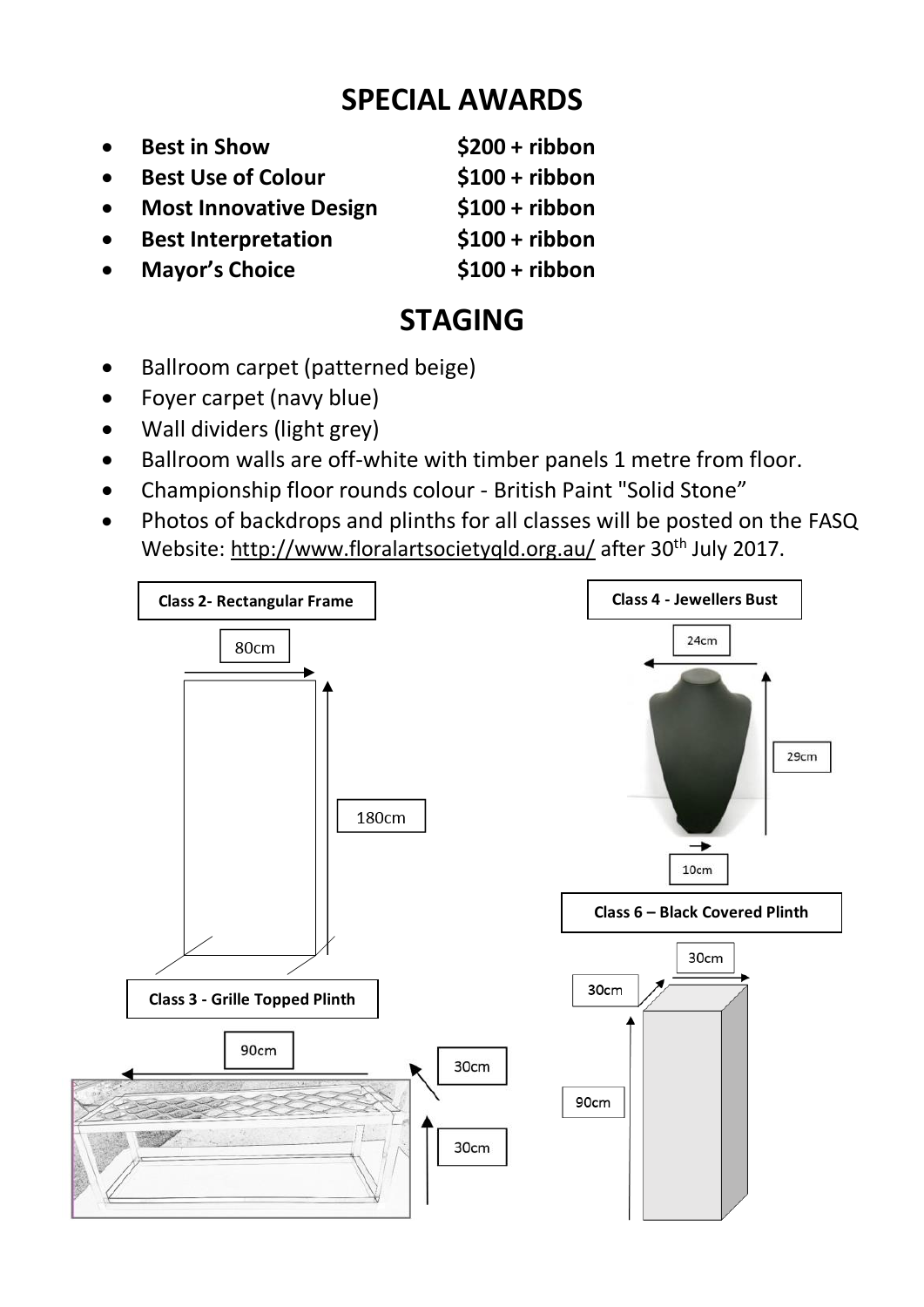### **PROGRAM**

### **Monday 16th October, 2017 – Pre Convention**

3.00pm - 6.30pm: Collection of pre-ordered flowers (Spinnaker Room)

- 3.00pm 7.00pm: Staging of State Exhibits (Foyer)
- 4.00pm 6.00pm: Registration (Foyer)
- 5.00pm -7.00pm: Optional additional time, pre-convention Staging Opportunity

– for Championship Class 1 and FASQ Convention Committee only (Ballroom)

### **Tuesday 17th October, 2017**

7.30am - 10.00am: Registration (Foyer)

- 8.00am 4.00pm: Staging of Exhibits (Ballroom)
- 2.00pm 4.00pm: Imposé Classes 9 & 10 (Ballroom)
- 2.00pm 4.00pm Registration (Foyer)
- 4.30pm 4.45pm: Judges' Brief (Ballroom)
- 4.45pm: Judging (Ballroom)

### **Wednesday 18th October, 2017**

8.00am: Welcome & Opening of Convention (Spinnaker room)

8.30am: Presentation of prizes (Spinnaker room)

9.30am - 11.30am: Demonstration with Alex Segura (Spinnaker room) *Lunch*

1.00pm - 4.00pm: Workshop 1 (Spinnaker room)

- 4.00pm 5.00pm: Judges' Debrief (Ballroom)
- 5.00pm 6.00pm: AFAA Judges and Designers Sub-Committee meeting (Spinnaker room)

### **Thursday 19th October, 2017**

9.00am - 12.00 noon: Workshop 2 (Spinnaker room) *Lunch*

1.00pm - 4.00pm: Workshop 3 (Spinnaker room)

- 4.30pm 5.30pm: Dismantle exhibits (Ballroom)
- 7.00pm: Friendship Dinner and State Demonstrations (Spinnaker room)

### **Friday 20th October, 2017**

9.00am - 12.00 noon: Workshop 4 (Spinnaker room) 12.30pm: AFAA meeting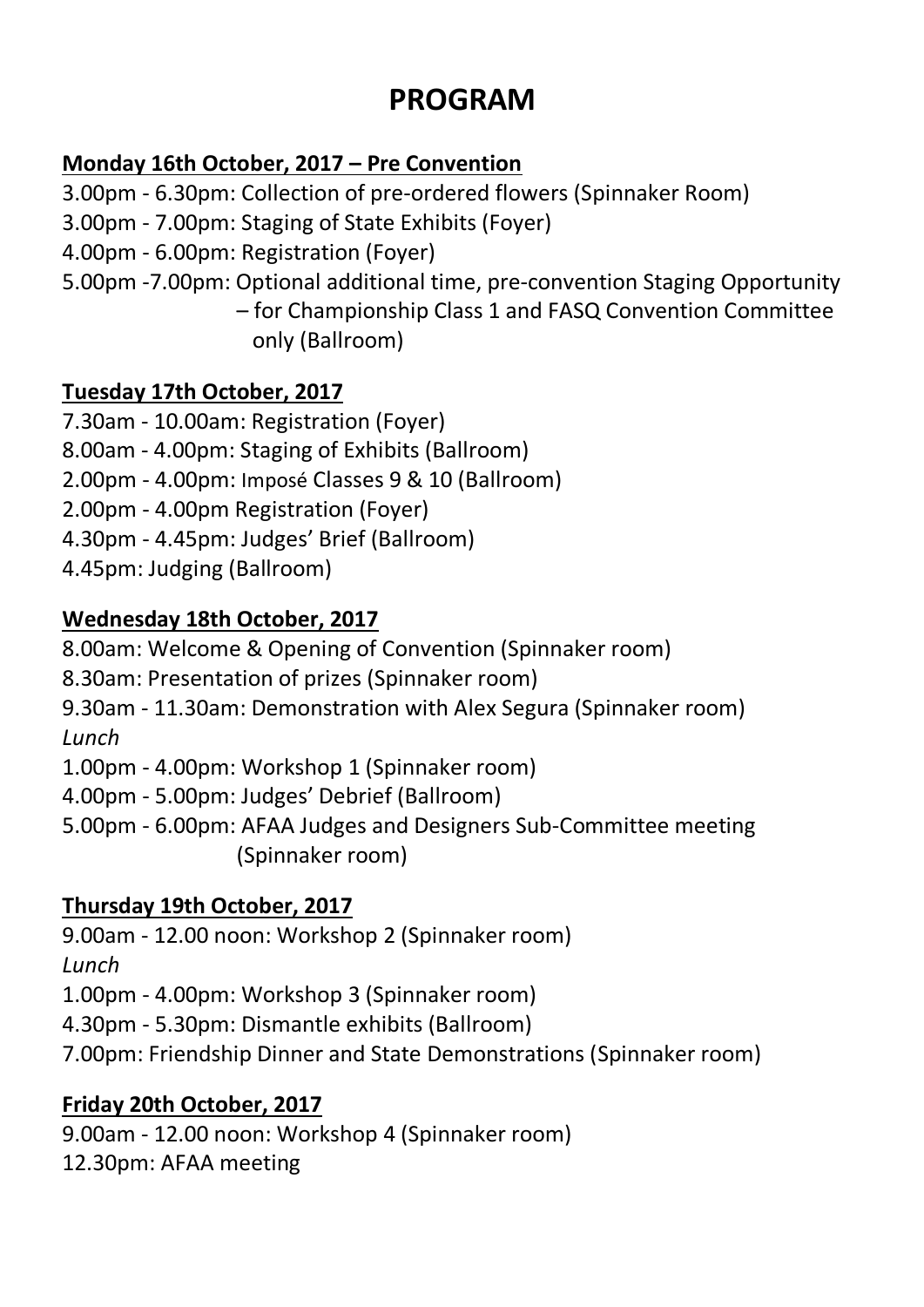### **GUEST DEMONSTRATOR - ALEX SEGURA ARANA**

Alex Segura Arana travels the world as an International Floral Design Judge, Demonstrator, Teacher and Competitor sharing his knowledge and creativity based on 25 years as a Florist and Floral Designer merged with a background of study in Graphic Design.

Alex has taught floral design in Spain, Portugal, France, Italy, Mexico, Costa Rica, Taiwan, Japan and Hong Kong. He also competes in Floral Design at a National and International level



including a recent Bronze Medal at the International Flower Show Japan and Bronze medal at the Singapore Garden Festival in the category "Floral Window to the World". Since 2006 Alex has been collaborating with Torbjorn Akesson on the floral decorations for the Nobel Peace Prize in Oslo, Norway, and is also an Ambassador for Flower Factor in Spain. Alex is a published co-author of two books; "Barcelona, floral architecture" and "The Crafter's Secret".

### **DEMONSTRATION by ALEX SEGURA ARANA**

Wednesday 18th October 2017 @ 9.30am -11.30am - Spinnaker Room

### **WORKSHOPS with ALEX SEGURA ARANA**

- There will be 4 different, 3 hour workshops (no repeats).
	- o Workshop 1: 18/10/17 1pm-4pm Spinnaker Room
	- o Workshop 2: 19/10/17 9am-12noon Spinnaker Room
	- o Workshop 3: 19/10/17 1pm-4pm Spinnaker Room
	- o Workshop 4: 20/10/17 9am 12noon Spinnaker Room
- Each 3 hour workshop will consist of a maximum of 25 participants.
- A maximum of 30 observers will be accepted at each workshop.
- Observers will view Alex's demonstration of the workshop design. Once this is completed there will be a 10 minute question time for observers only. Observers will then exit workshop to allow participants to complete their designs.
- Morning or afternoon tea will be included for participants and observers at all workshops.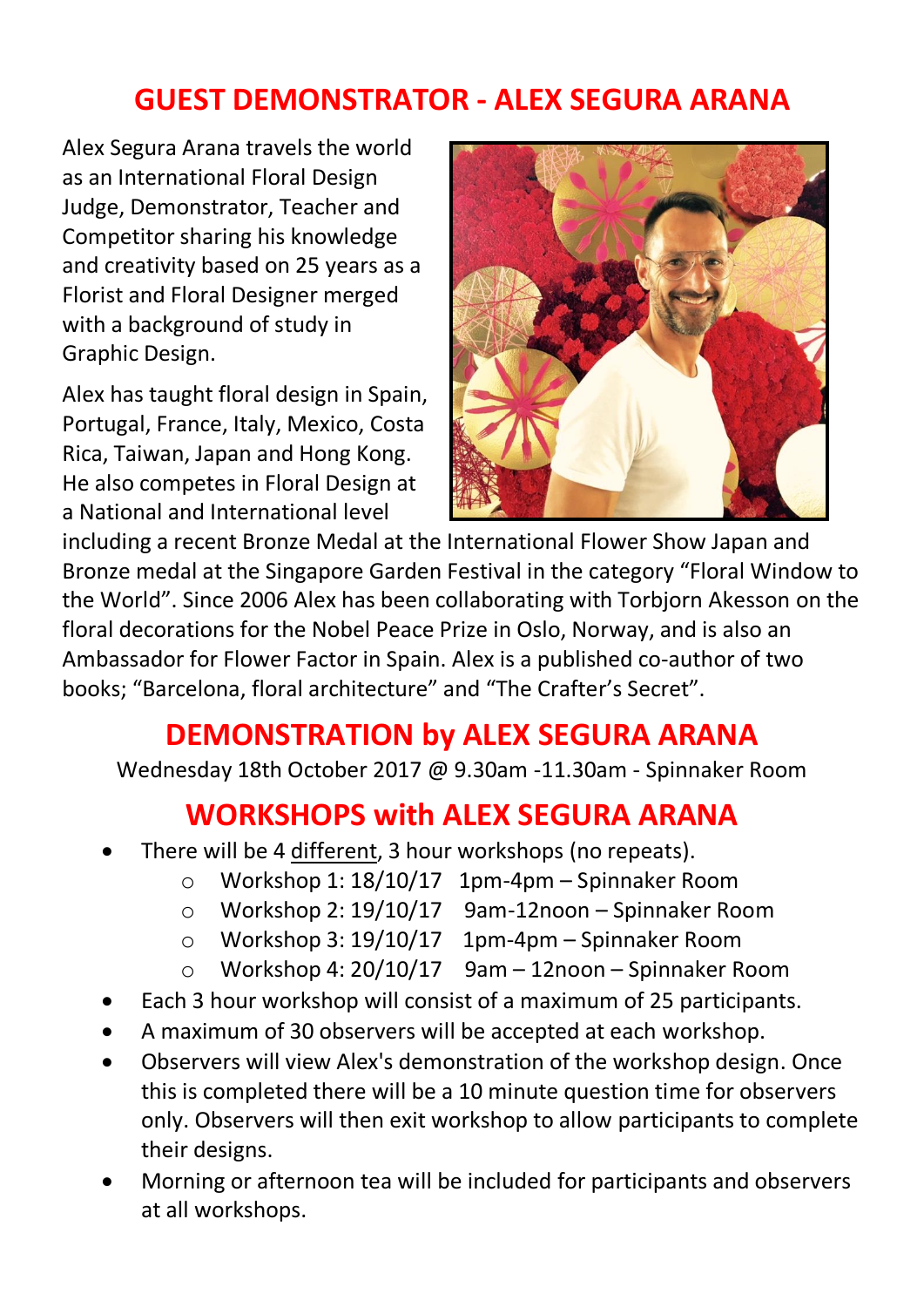### **OFFICIAL OPENING & AWARD CEREMONY**

The official opening and award ceremony will take place in the Spinnaker Room on Wednesday 18th October 2017 at 8.00am -9.00am

### **3 COURSE FRIENDSHIP DINNER**

A 3 course Friendship Dinner will be held on Thursday night 19th October. Dinner will be held in the Spinnaker room 6.30pm for a 7.00pm start, a cash bar will be available for drinks. Cost: \$70.00

State demonstrations will be held throughout the dinner. Please indicate on ticket allocation form if you have any special dietary needs.

### **LUNCH PACKAGE**

Lunch packages are available for Wednesday 18<sup>th</sup> and Thursday 19<sup>th</sup>. These will be buffet style lunches served in the Beach Bistro between 12.00 noon and 1.00pm.

Total Cost for 2 days: \$40.

*As you will have limited time between events we strongly recommend you take advantage of the package. Please indicate on ticket allocation form if you have any special dietary needs.*

### **STATE EXHIBITS AND DEMONSTATIONS**

- State exhibits will be staged in the foyer
- Exhibit may be constructed pre-convention on Monday 16th October from 3pm -7pm
- Allotted floor space 1m x 1m

### **State demonstrations will be held during the friendship dinner**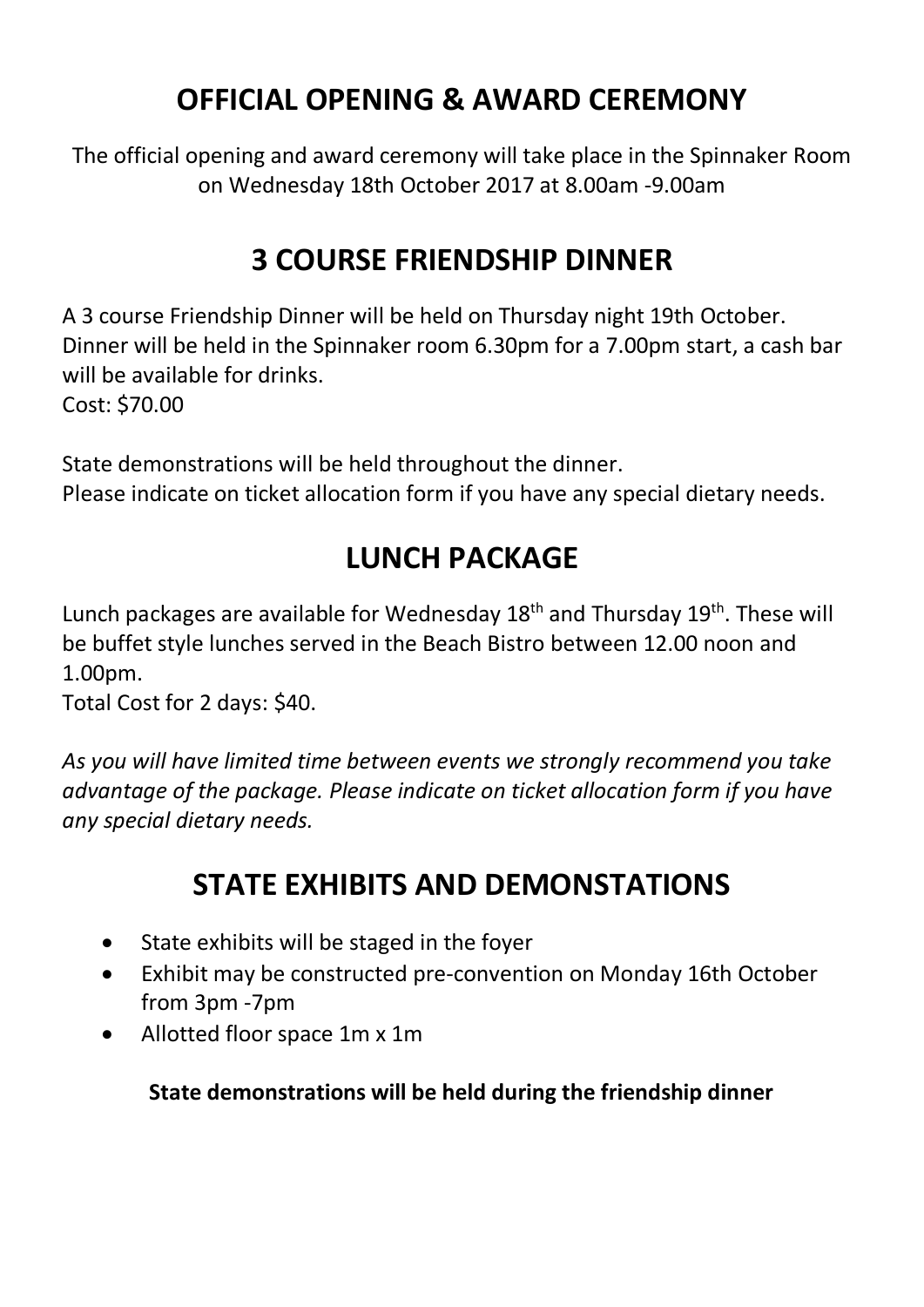### **SHOW RULES FOR EXHIBITORS**

- 1. Plant material must predominate over all other components of the design.
- 2. The use of artificial plant material is **not allowed.**
- 3. All living plant material, not in water, must last for the duration of the show.
- 4. All entries are judged on the elements & principles of design according to the AFAA handbook.
- 5. The judges' decision is final and no correspondence will be entered into.
- 6. Exhibitors are responsible for watering their own exhibits.
- 7. Exhibitors are responsible for their own belongings. All care will be taken but FASQ will not be held responsible for competitors' belongings.
- 8. Painted and or artificially coloured plant material may be used but must not exceed more than 20% of design.
- 9. The FASQ reserves the right to limit the number of entries in each class according to the number of spaces allocated in the class.
- 10. Competitors need to take care not to encroach on another's space when preparing their exhibit.
- 11. No aerosol/spray painting permitted in the venue.
- 12. Competitors are requested to ensure that no water is spilt on the carpets. Worksheets /drop sheets should be used during staging of competitions.
- 13. Exhibitors are responsible for the removal of all rubbish after staging and dismantling exhibit.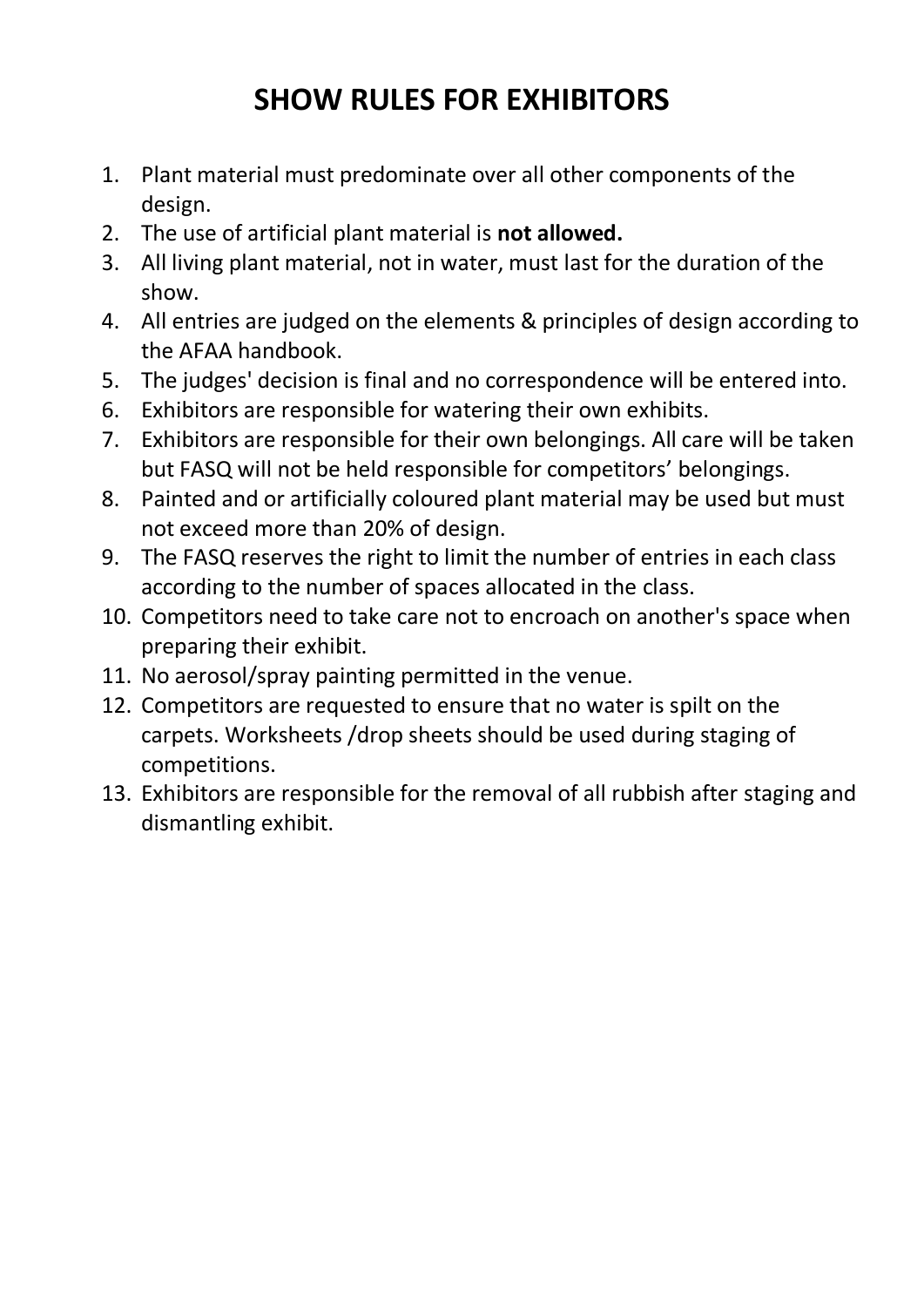### **AIRPORTS**

#### *Sunshine Coast Airport - 5 minutes drive to venue*

Surfair offers a courtesy bus for groups. Please request when booking your accommodation

### *Brisbane Airport - 1h 20min drive (124 km)*

### **ACCOMMODATION INFORMATION**

See back cover for a list of Accommodation in the nearby area.

### **FLOWER SUPPLIERS**

FASQ has arranged a flower delivery service for your convenience, available for all local, interstate and international guests.

**Petal Peddlers** is our preferred wholesale supplier. Petal Peddlers is offering exhibitors flowers at wholesale rates with a \$5 delivery charge. When ordering please ensure that you mention that you are an exhibitor at the FASQ Convention to receive these rates. Pre-ordered flowers will be individually packed, labelled and delivered in a refrigerated van. Please consider pre-order time frames, as some flowers will need to be ordered in advance by 14days or more to ensure availability. Orders will be delivered to Surfair on Monday 16th October and can be collected at the entrance of the Spinnaker room from 3.00pm-6.30pm on Monday 16th October. Buckets will be available.

Exhibitors are also welcome to call in to Petal Peddlers at 4/11 Melbourne Street Rocklea (Brisbane) and choose their own flowers from stock on-hand to take away with them. Petal Peddlers are open 5am to 10am Monday to Friday.

*Please note FASQ will not be held responsible for any errors.* 

### **PREFERRED SUPPLIER**

### **Petal Peddlers:**

Please contact Anna by phone or email. Web:<www.petalpeddlers.com.au>Email:<weddings@petalpeddlers.com.au> Phone: +61 7 3848 3199 Mobile: 0414 257 817 (International: +61 414 257 817)

### **OTHER SUPPLIERS**

**Jabula Roses** -176 Winston Rd, Palmwoods (Sunshine Coast) Ph: +61 7 5445 0552 **Tesselaar Flowers -** 1/54 Turbo Dr., Coorparoo (Brisbane) Ph: +61 7 3391 8400 **Lynch Flower Market -** 385 Sherwood Rd, Rocklea (Brisbane) Ph: +61 7 3379 4844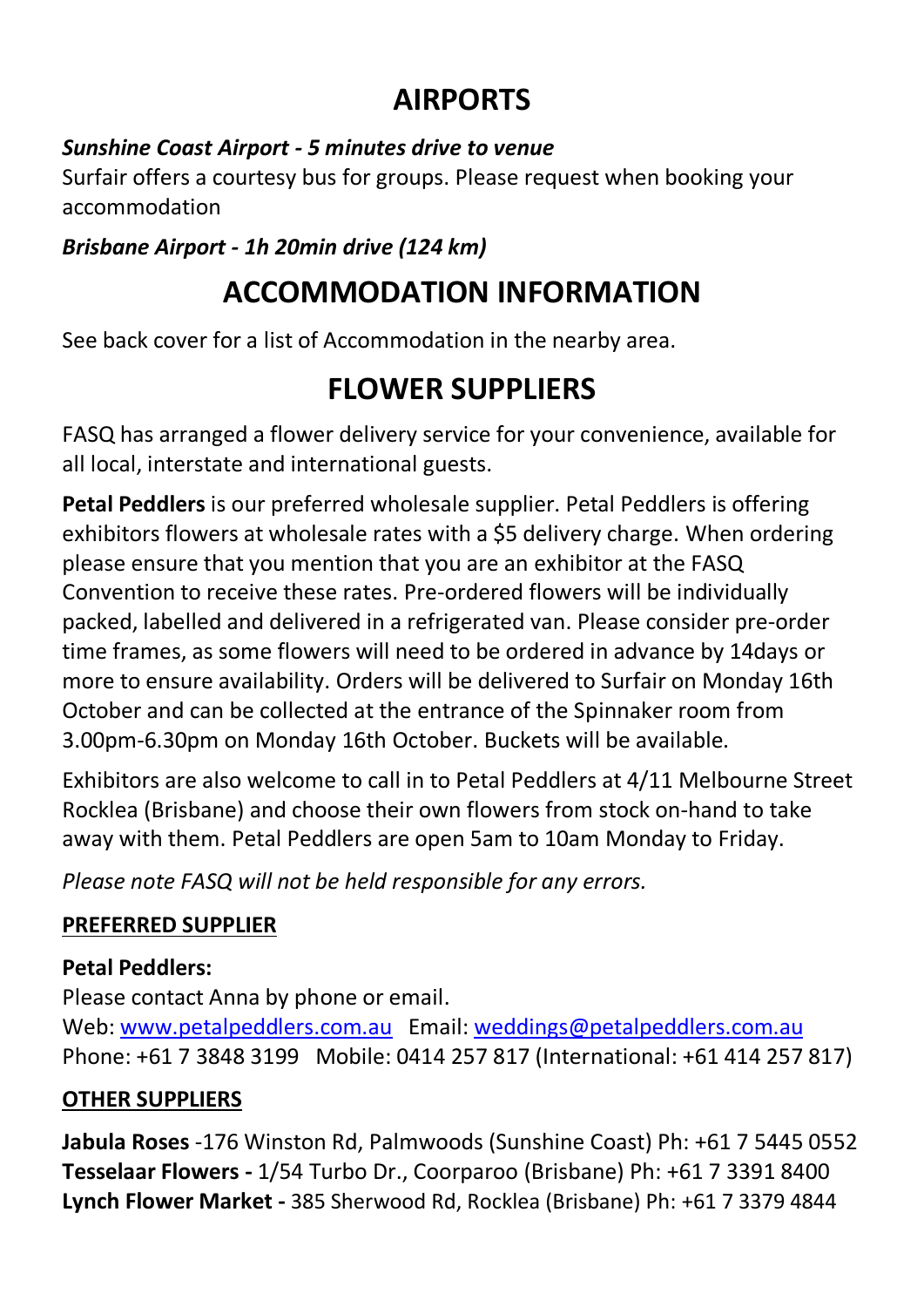### **ACCOMMODATION**

#### **Ramada Marcoola Beach (at Surfair)**

Accommodation on-site at Convention location. *(Mention that you are a delegate of the Floral Art Convention to receive the special rate)* [www.ramadamarcoola.com.au](../../../../../AppData/Local/Microsoft/Windows/Temporary%20Internet%20Files/Content.Outlook/VKHE5FQB/www.ramadamarcoola.com.au) reservations@ramadamarcoola.com.au Ph. +61 7 5412 0100



#### **San Marino Marcoola Beach** (2 minute walk)

Quality self-contained holiday apartments [www.sanmarino.com.au](../../../../../AppData/Local/Microsoft/Windows/Temporary%20Internet%20Files/Content.Outlook/VKHE5FQB/www.sanmarino.com.au) Ph. +61 7 5450 6144

### **Atlantis Marcoola Beachfront Resort** (3 minute walk)

[www.atlantismarcoola.com.au](../../../../../AppData/Local/Microsoft/Windows/Temporary%20Internet%20Files/Content.Outlook/VKHE5FQB/www.atlantismarcoola.com.au) Ph. 1800 247 700

### **Marcoola Beach Resort** (5 minute walk)

Holiday Accommodation [www.marcoolabeachresort.com](../../../../../AppData/Local/Microsoft/Windows/Temporary%20Internet%20Files/Content.Outlook/VKHE5FQB/www.marcoolabeachresort.com) Ph. +61 7 5457 2200

**Sand Dunes** (6 minute walk) Resort Accommodation [www.sanddunes.com.au](../../../../../AppData/Local/Microsoft/Windows/Temporary%20Internet%20Files/Content.Outlook/VKHE5FQB/www.sanddunes.com.au) Ph. +61 7 5450 6357

### **Sunshine Coast Airport Motel** (5 minute walk across the road)

[www.marcoolamotel.com](../../../../../AppData/Local/Microsoft/Windows/Temporary%20Internet%20Files/Content.Outlook/VKHE5FQB/www.marcoolamotel.com) Ph. +61 7 5448 7313

#### **Salerno on the Beach** (2 minute walk)

[www.salernoresort.com.au](../../../../../AppData/Local/Microsoft/Windows/Temporary%20Internet%20Files/Content.Outlook/VKHE5FQB/www.salernoresort.com.au) Holiday and permanent boutique apartments Ph. +61 7 5448 9699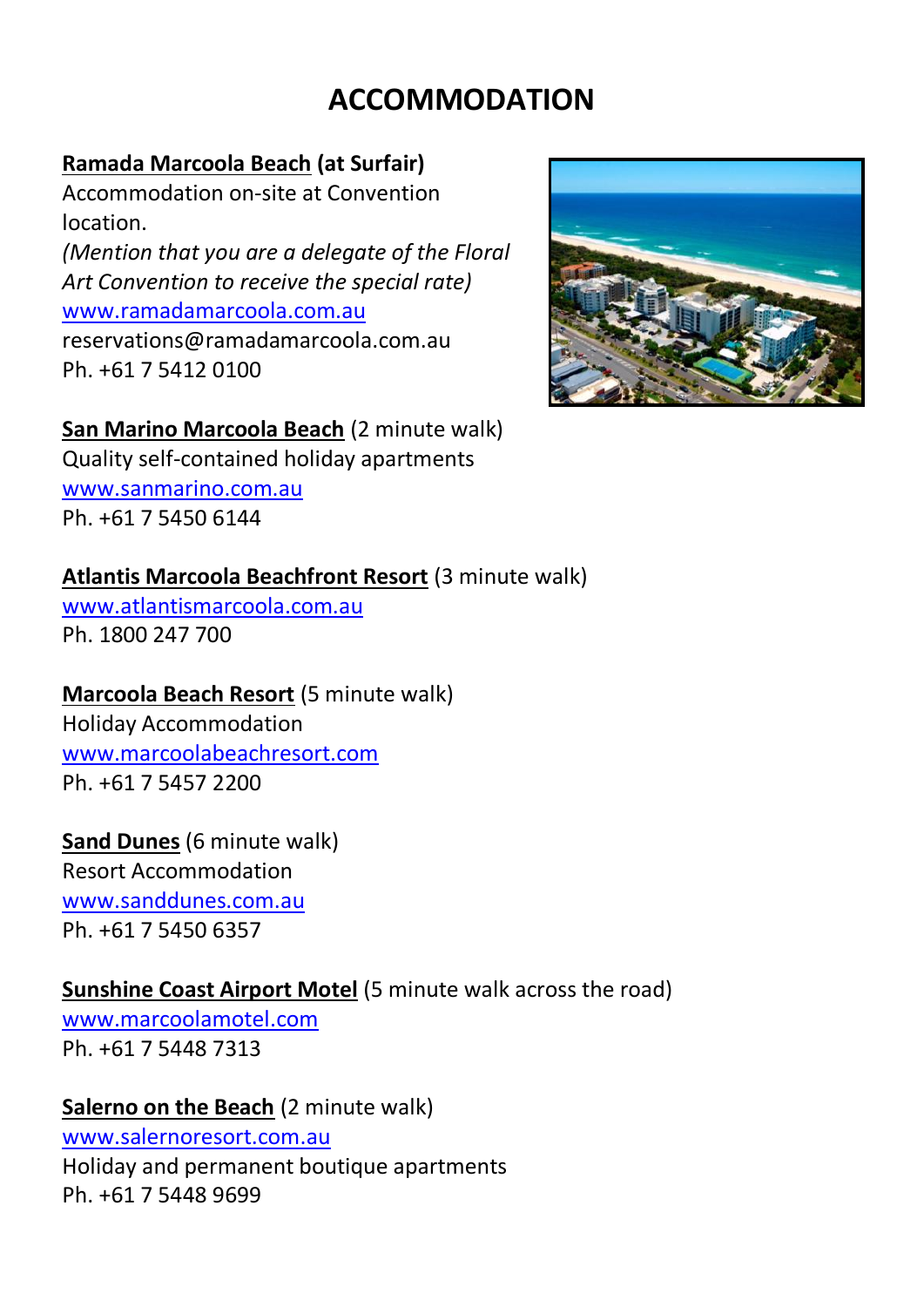### **REGISTRATION FORM -** *Costa del Sol*

*Sunshine Coast - 50 Years and Still Shining*

| PLEASE PRINT |                  |
|--------------|------------------|
|              |                  |
|              |                  |
|              | State: Postcode: |
|              |                  |
|              |                  |
|              |                  |

#### **ENTRIES CLOSE 31st July 2017**

*Please indicate the total number of Classes that you would like to enter and rank all preferences in order.* 

*As space is limited allocations will be made using a preference system. For example; if you would like to compete in 3 Classes, please indicate this on the line below. However you may wish to number more than 3 Classes when ranking your priorities ie. if you would like to compete in 3 Classes, you might like to consider prioritizing your top 5 or 6 preferences in case one of your first preferences is unavailable. This will increase your chances of being placed in the total number of classes that you would like to enter.*

| Class                                                       | <b>Number all preferences</b><br>in order of Priority |  |
|-------------------------------------------------------------|-------------------------------------------------------|--|
| 1. Championship "Costa del Sol"                             |                                                       |  |
| 2. "Surfing on Air"                                         |                                                       |  |
| 3. "Seashore Sculpture"                                     |                                                       |  |
| 4. "Neptune's Necklace"                                     |                                                       |  |
| 5. "Mountain Top Drops"                                     |                                                       |  |
| 6. "Olé"                                                    |                                                       |  |
| 7. "Still Shining"                                          |                                                       |  |
| 8. "Glasshouse Reflections"                                 |                                                       |  |
| 9. Imposé "Ginger and a Touch of Spice" (\$50 entrance fee) |                                                       |  |
| 10. Imposé "Ebb & Flow" (\$50 entrance fee)                 |                                                       |  |

**Indicate the TOTAL number of Classes you would like to Compete in:\_\_\_\_\_\_\_\_\_\_**

Exhibitors will be notified of final entry allocations.

**Judging at Costa del Sol:** FASQ would like to formally invite all accredited judges to participate in the judging of the AFAA Convention.

*Please tick if you are an accredited judge and would be willing to judge:*